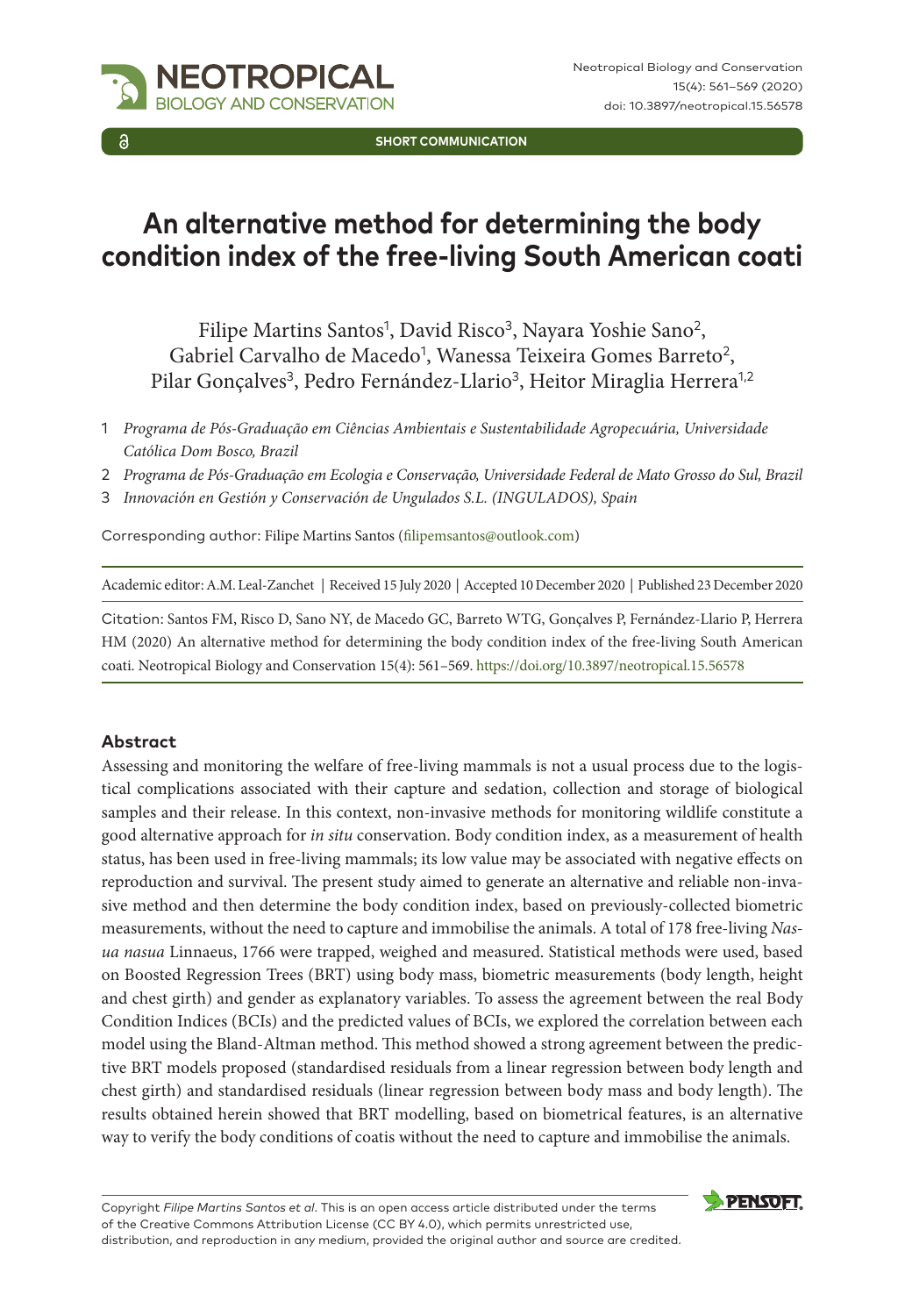#### **Keywords**

Biometrics, Boosted regression trees, *Nasua nasua*, welfare, wildlife

Monitoring of wildlife health is important in investigating possible threats (e.g. diseases and population decrease) to animals and the establishment of conservation strategies. The health of wild animals, at the population or individual levels, depending on the question to be answered (Leroy et al. 2017) and body condition measurements, are fundamental data of the life history of free-living animals (Stephen and Duncan 2017). Indeed, the body condition reflects the nutritional state, expressed by a broad energetic challenge and has been used as an index in assessing well-being (Morellet et al. 2007). In fact, when evaluating body conditions, the use of length-to-weight comparisons to assess individual energy reserve is a reliable reflection of an individual's foraging ability and success (Bradford et al. 2012). In this context, the monitoring of body conditions is an essential tool in wildlife management, as well as in measuring the population performance and detecting possible imbalances before serious problems arise.

The determination of the body condition of many animal species in the wild, such as large carnivores, rare or tree-dwelling species and those that develop capture stress is a challenge (Huber et al. 2017; Lambert et al. 2012). Captured and chemically-immobilised individuals can succumb (Chinnadurai et al. 2016) and, for rare species, it is difficult to obtain an adequate sample size for body and weight measurements (Law et al. 2016; Turner et al. 2016; Fukuda et al. 2013); thus, it is necessary to use a new non-invasive method for evaluating body conditions, avoiding the capture and immobilisation of animals. Camera trapping has emerged as a powerful tool for monitoring carnivores in their natural habitats (Karanth and Nichols 2011; Sollmann et al. 2013; Burton et al. 2015) and has been used in determining biometric and morphometric measurements of free-living mammals (Van Rooij and Videler 1996; Pfister and Goulet 1999; Lambert et al. 2012; Shumba et al. 2017). Thus, the main objective of the present study was to establish an alternative and reliable non-invasive method, based on biometric measurements for determining the body condition index of the free-living South American coati (*Nasua nasua* Linnaeus, 1766).

This study was carried out between March 2018 and February 2019, in a forest fragment, located in the City of Campo Grande, Mato Grosso do Sul, Brazil (Fig 1; Map of the study area). A total of 178 coatis were trapped. We used 60 box-traps  $(90 \times 45 \times 50 \text{ cm})$ , baited with bacon and tinned sardines to capture the target species. Once trapped, the animals were sedated with an intramuscular injection of Zoletil 50 (containing tiletamine hydrochloride and zolazepan hydrochloride, 10 mg/kg) and marked with subcutaneous transponders. All animals were weighed with a precise and handy spring balance (Pesola) (body mass [g]) and measured with a precision caliper 0–600 mm (Mitutoyo) (head-body length [mm], height [mm] and chest girth [mm]). The sex of all the animals was recorded and only adult individuals were evalu-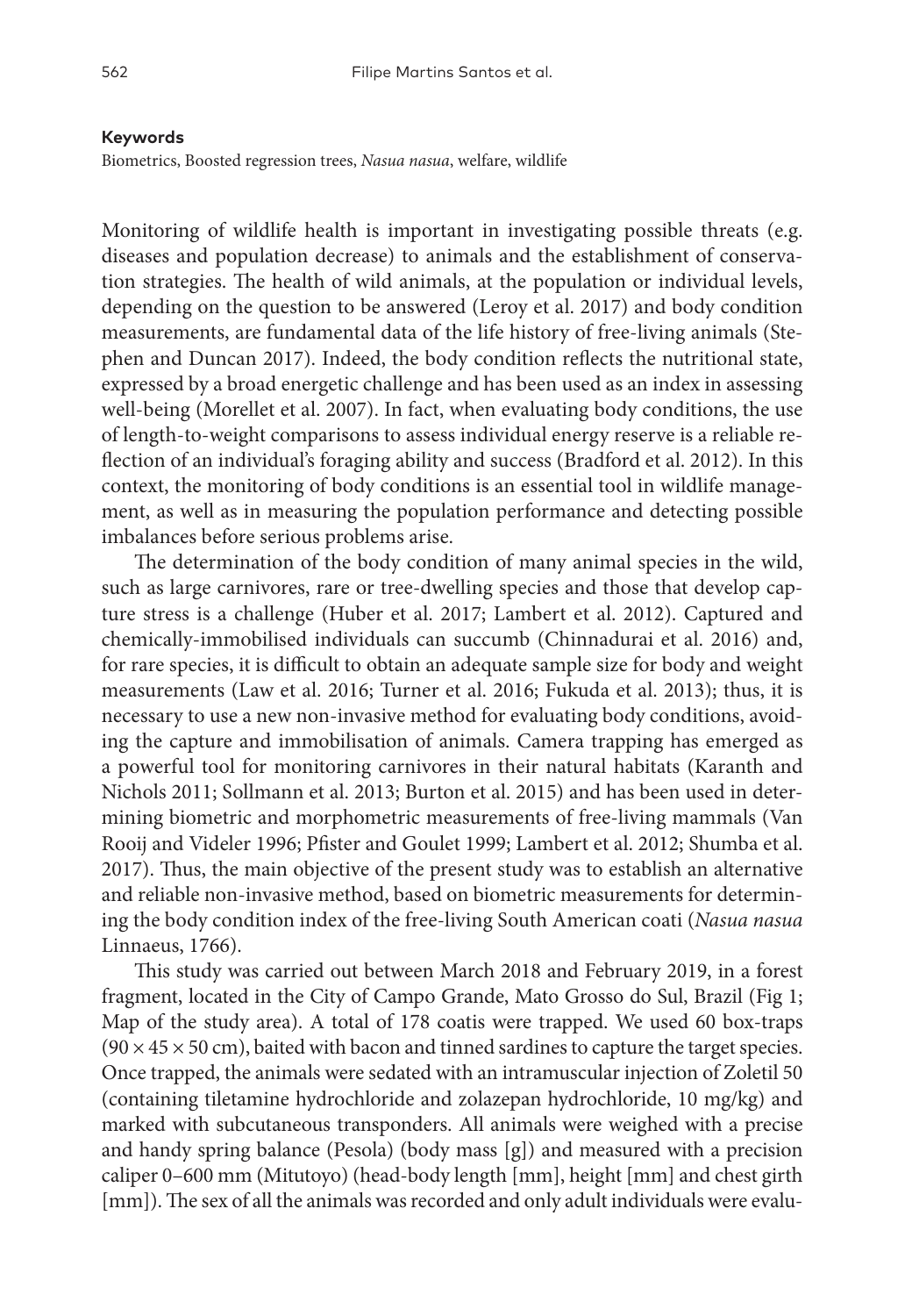

**Figure 1.** Location of the study area in the Municipality of Campo Grande (red point), Brazil.

ated. The animals were released at the capture site after recovery from anaesthesia. All field procedures were conducted in accordance with a licence granted by Chico Mendes Institute for Biodiversity Conservation (n° 56912-2). The present study was approved by the Ethics Committee for Animal Use of Dom Bosco Catholic University, Campo Grande, MS (n° 001/2017).

In order to determine a method for measuring the body condition of coatis without capturing or manipulating the animal, a statistical approach, based on Boosted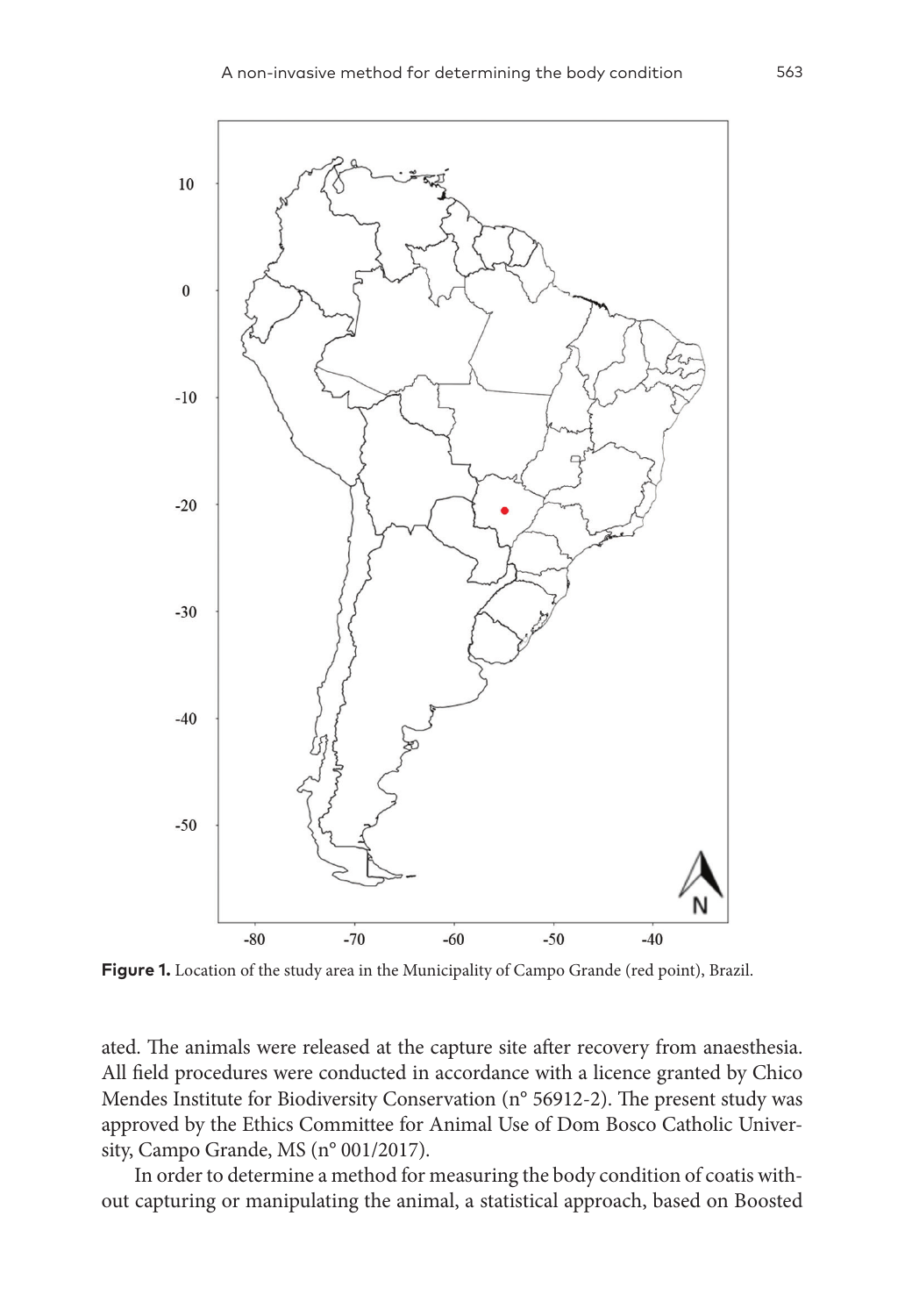Regression Trees (BRT) using biometric measurements (head-body length, height and chest girth) and gender as explanatory variables, was used. First, an initial model using biometric measurements of head-body length, height and chest girth was created with all the explanatory variables proposed to predict body condition. Two free parameters ("learning rate" and "tree complexity") were fixed according to Elith et al. (2008). The number of trees, the estimated deviance in the final BRT model and the final number of explanatory variables, which was inclusive, were calculated using a 10-fold Cross-validation technique (Hastie et al. 2009). Subsequently, to evaluate the influence of single or multiple explanatory variables for prediction, sequential models were created following a similar procedure, removing one or more of the initially-proposed variables, based on their relative importance for each model. Additionally, the real Body Condition Indices (BCIs) assessed variation in body condition, based on the standardised residuals from an ordinary linear regression between body mass (g) and head-body length (mm) of individuals, while accounting for age and sex effects. In addition, all samples are independent and the outliers have been removed. This should circumvent the effects of animal growth on the condition index. Therefore, the residuals were calculated for males and females separately, all samples being independent (Santos et al. 2018). Once all these models were obtained and optimised, we used the Bland-Altman method to assess the agreement between the real BCIs and the predicted values of BCIs (Bland and Altman 1999). All the statistical calculations were carried out using R software 3.4.2 version (R Development Core Team 2015) and the packages "gbm" (Ridgeway 2013) and "BlandAlmantLeh" (Bernhard 2015). P-values lower than 0.05 were considered statistically significant.

We obtained a final estimation model of BCIs that included all the explanatory variables proposed (Model 1: chest girth, head-body length, height and sex [Table1]) and a final body condition predictive model that showed a deviance percentage of explained 81%. Chest girth and head-body length had the greatest influence (43.6% and 31%, respectively), showing a positive correlation with the BCIs. BRT models, obtained after removing one (Model 2: chest girth, head-body length and height [Table 1]) and two (Model 3: chest girth and head-body length [Table 1]) of the explanatory variables proposed, showed a percentage of deviance explained between 75% and 71%, respectively (Table 1). The chest girth had the greatest influence in all models (Model 1: 43.6%; Model 2: 54% and Model 3: 61.3%) showing a positive correlation with body condition predictive. The Bland-Altman method showed a strong agreement between the BCI results of the predictive BRT models (standardised residuals from a linear regression between chest girth and head-body length) and the real BCIs (standardied residuals from a linear regression between body mass and head-body length). These two quantitative measurements have low bias values (-0.012 to 0.012), with a difference close to zero. Bias close to zero demonstrates a greater agreement between the methods; if not close to zero, it indicates that both methods are producing different results (Fig 2; Bland-Altman plot).

Results obtained in this work showed that BRT modelling, based on biometric features, is an easy method for measuring the body condition of coatis without having to manipulate the animal, replacing the most commonly used body condition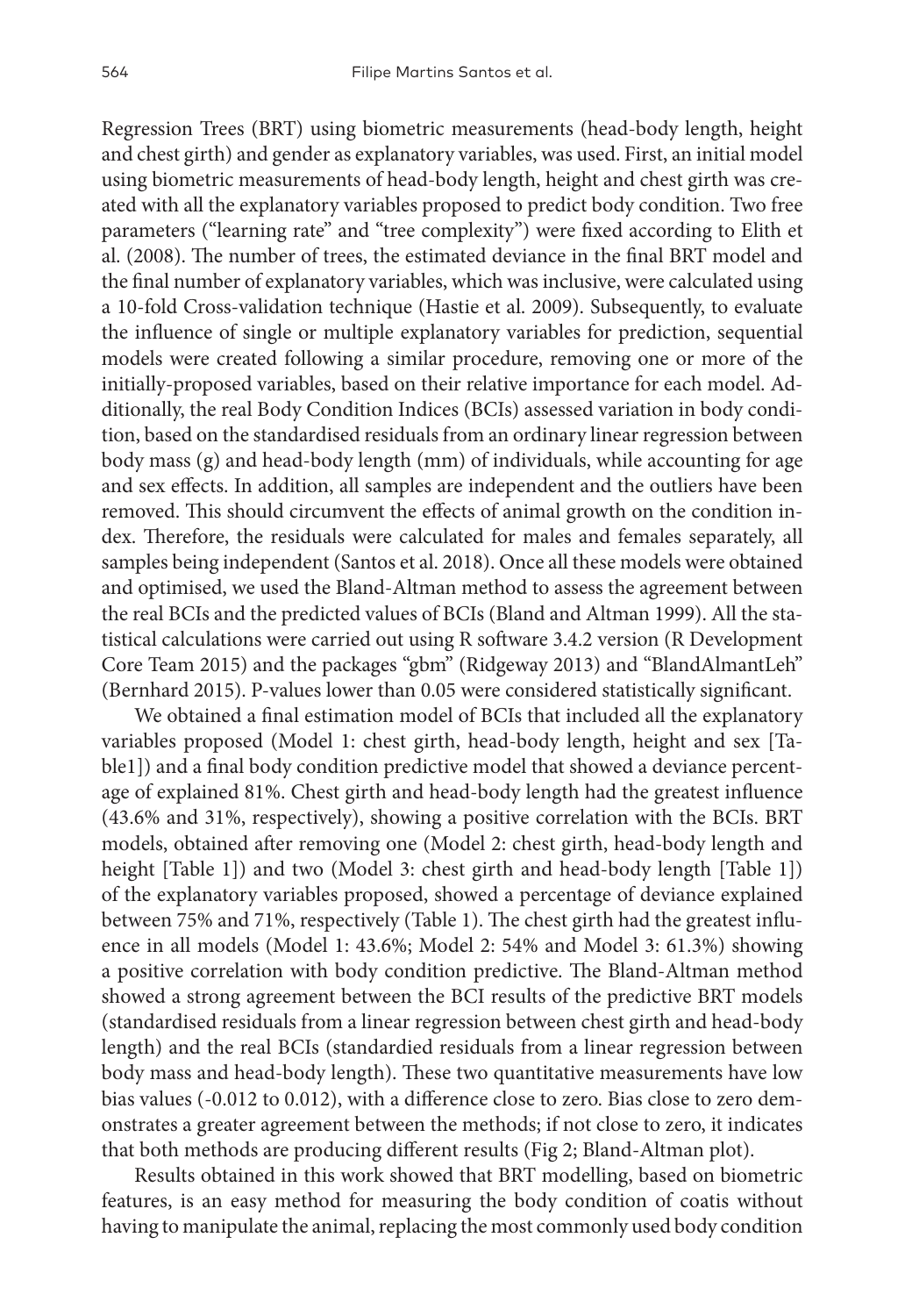**Table 1.** Results obtained with Boosted Regression Trees (BRT) modelling, based on biometric features of the South American coati. Information about technical parameters (learning rate (lr) and tree complexity (tc)), number of trees (Trees), percentage of deviance explained (% Dev) and relative importance (% RI) of the variables used in BRT models predicting the body condition of coatis.

| <b>Body Condition Indices (Standardised residuals)</b> |                   |      |      |                           |
|--------------------------------------------------------|-------------------|------|------|---------------------------|
| <b>Proposed variables</b>                              | <b>Parameters</b> | Tree | %Dev | %RI                       |
| Model 1                                                |                   |      |      |                           |
| Head-Body Length + Chest                               | $lr = 0.01$       | 1100 | 81   | Chest Girth $= 43.6$      |
| $Girth + Height + Sex$                                 | $Tc = 3$          |      |      | Head-Body Length $= 31$   |
|                                                        |                   |      |      | $Height = 18.7$           |
|                                                        |                   |      |      | $Sex = 6.8$               |
| Model 2                                                |                   |      |      |                           |
| Head-Body Length + Chest                               | $lr = 0.01$       | 1150 | 75   | Chest Girth $= 54$        |
| $Girth + Height$                                       | $T_c = 2$         |      |      | Head-Body Length $=$ 34.5 |
|                                                        |                   |      |      | $Height = 11.5$           |
| Model 3                                                |                   |      |      |                           |
| Head-Body Length + Chest                               | $lr = 0.01$       | 1500 | 71   | Chest Girth $= 61.3$      |
| Girth                                                  | $Tc = 1$          |      |      | Head-Body Length $=$ 38.7 |



**Figure 2.** Bland-Altman plots showing the agreement between real body conditions of the South American coati and the predictive values obtained by Boosted Regression Trees models using a different set of explanatory variables. X axis represents the difference between real body conditions and the predictive value. Y axis represents the mean of the real body conditions and the predictive value.

indices (standardised residuals from a linear regression between body mass and head-body length) (Fig 3; Regression Graph) (Santos et al. 2018). In fact, the combination of a set of morphometric measurements yields between 81%, 75% and 71% of the observed variability in the BCIs. The BRT method has been widely used to generate predictive models in ecological and biological studies and is a useful tool for working on common ecological problems (Gonçalves et al. 2016; Dormann et al. 2013; Elith et al. 2008). This methodology was used to predict the body fat in wild boar (*Sus scrofa*) by Risco et al. (2018), demonstrating that it can be applied to analyse different taxa of wild mammals. Unlike simple regression trees, the BRT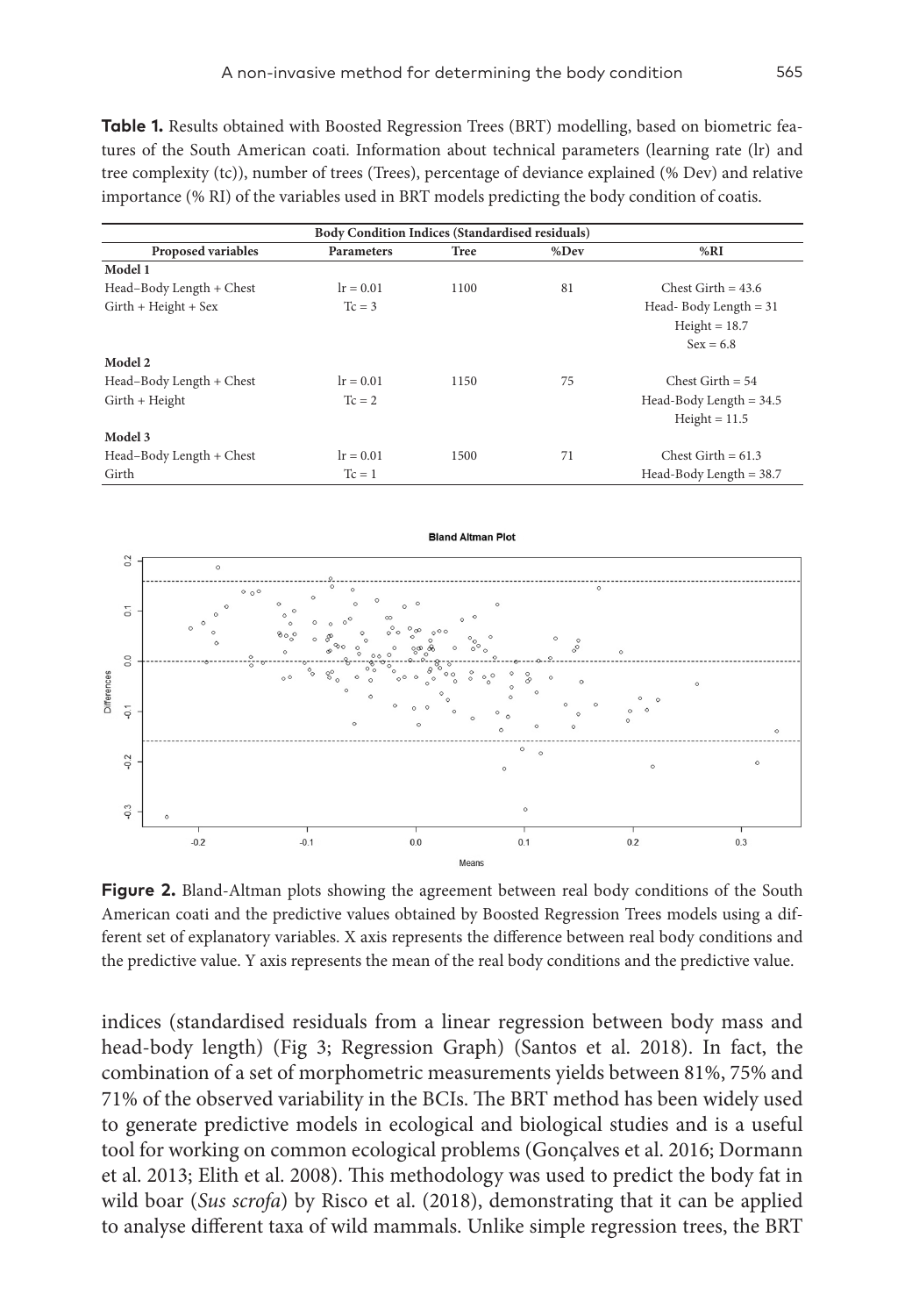

**Figure 3.** Regression graphs showing the agreement between head-body length (mm) and body mass (g) (**A, B**) or chest girth (mm) (**C, D**) of the South American coati, considering males (**A, C**) and females (**B, D**).

model allows a better understanding of each parameter; it measures the contribution of each variable of the final model and shows the most important variables (Hastie et al. 2009; Elith et al. 2008). Furthermore, the best predictive BCI values showed an agreement with the real BCIs when a conventional measurement method (Fig. 2; Bland-Altman plot) (Bland and Altman 1999) was used for comparison. The Bland-Altman method is used to evaluate the agreement of continuous measurements using a graphical method and the Limits of agreement (Bland and Altman 1986, 1995; Zaki et al. 2012;).

Body conditions of wild animals can be measured through their capture and chemical immobilisation, but these often disrupt their natural activities and cause stress. Moreover, their sample sizes are generally small and have a low representability (Deka et al. 2012; Huber et al. 2017; Braud et al. 2019). However, if the remote acquisition of morphometric data using camera traps is possible, data regarding welfare of wild populations can be more reliable. In fact, studies on many wild mammals using photographs can optimise the efforts of biological research (Van Rooij and Videler 1996; Pfister and Goulet 1999; Oliveira-Santos et al. 2008; Lambert et al. 2012; Leuchtenberger et al. 2014; Shumba et al. 2017; Mahendiran et al. 2018). Therefore, the next step is to validate our analysis using the means of measurements made by camera traps, to show the efficiency of the technique. We provided evidence that the body conditions of free-living South American coatis can be obtained by measuring chest girth and head-body length with great accuracy. Since low values of body conditions due to parasitism can negatively influence reproductive rates, movement, haematological indices and survival of infected hosts (Schwanz 2008; Robar et al. 2010; Santos et al. 2018), this methodology is a tool that has the potential to objectively monitor free-living mammals.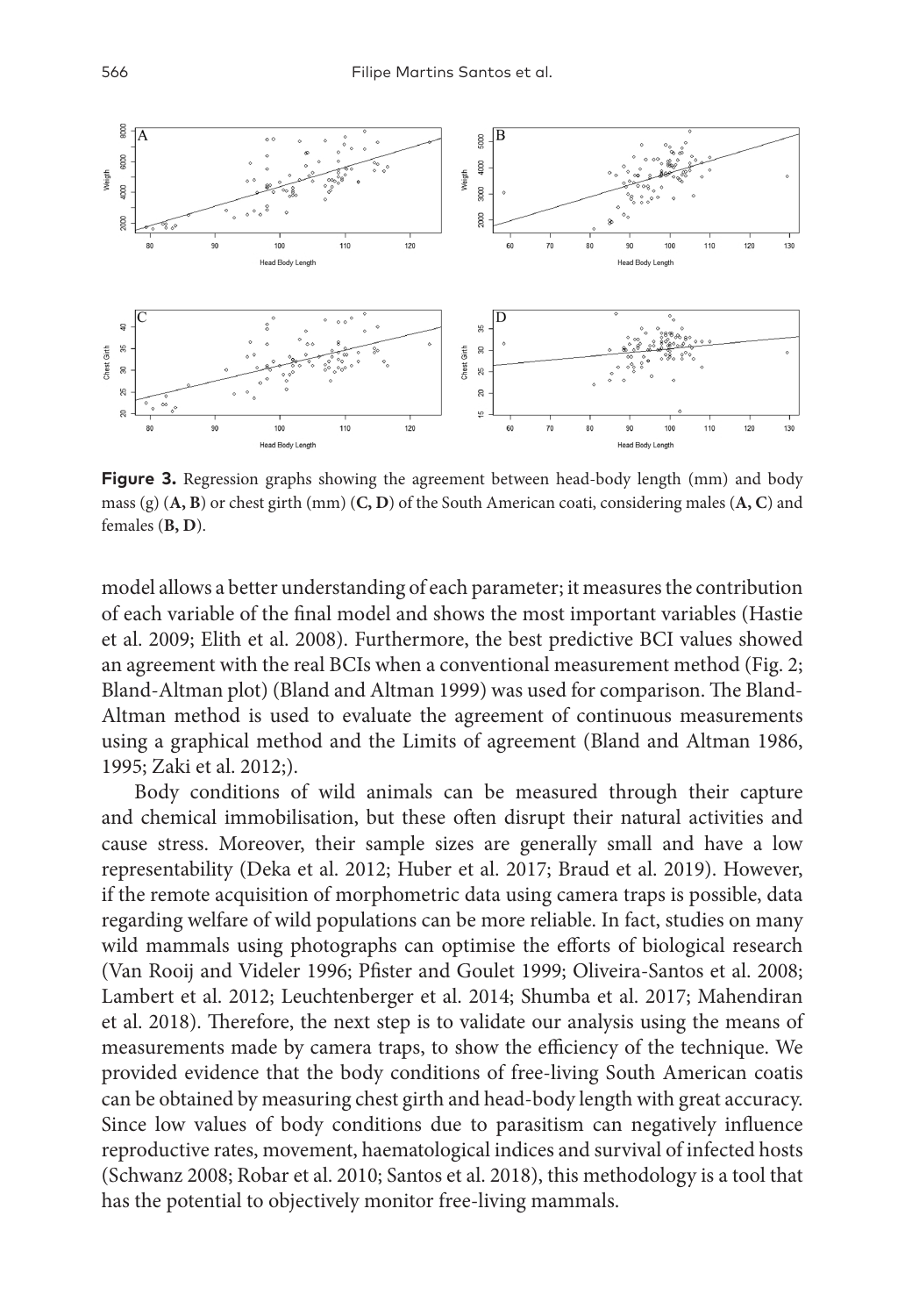## **Acknowledgements**

Authors thank the "Coordenação de Aperfeiçoamento de Pessoal de Nível Superior" – CAPES and "Conselho Nacional de Desenvolvimento Científico e Tecnológico" – CNPq for the grants received (FMS 88887.162877/2018-00, NYS 88887.194498/2018-00 and HMH 308768/2017-5).

## **References**

- Bernhard L (2015) Bland Altman Leh: Plots (Slightly Extended) Bland Altman Plots. R package version 0.3.1.
- Bland JM, Altman DG (1986) Statistical methods for assessing agreement between two methods of clinical measurement. Lancet 8476(8476): 307–310. [https://doi.org/10.1016/](https://doi.org/10.1016/S0140-6736(86)90837-8) [S0140-6736\(86\)90837-8](https://doi.org/10.1016/S0140-6736(86)90837-8)
- Bland JM, Altman DG (1995) Comparing methods of measurement: Why plotting difference against standard method is misleading. Lancet 8982(8982): 1085–1087. [https://doi.](https://doi.org/10.1016/S0140-6736(95)91748-9) [org/10.1016/S0140-6736\(95\)91748-9](https://doi.org/10.1016/S0140-6736(95)91748-9)
- Bland JM, Altman DG (1999) Measuring agreement in method comparison studies. Statistical MethodsinMedicalResearch8(2): 135–160.<https://doi.org/10.1191/096228099673819272>
- BradfordAL, Weller DW, PuntAE, Ivashchenko YV, BurdinAM, Vanblaricom GR, Brownell Jr RL (2012) Leaner leviathans: Body condition variation in a critically endangered whale population. Journal of Mammalogy 93(1): 251–266. [https://doi.org/10.1644/11-](https://doi.org/10.1644/11-MAMM-A-091.1) [MAMM-A-091.1](https://doi.org/10.1644/11-MAMM-A-091.1)
- Braud C, Mitchell EP, Van der Merwe V, Tordiffe ASW (2019) A veterinary survey of factors associated with capture-related mortalities in cheetahs (*Acinonyx jubatus*). South African Veterinary Association 90: e1–e7.<https://oi:10.4102/jsava.v90i0.1723>
- Burton AC, Neilson E, Moreira D, Ladle A, Steenweg R, Fisher JT, Bayne E, Boutin S (2015) Wildlife camera trapping: A review and recommendations for linking surveys to ecological processes. Journal of Applied Ecology 52(3): 675–685. [https://doi.org/10.1111/1365-](https://doi.org/10.1111/1365-2664.12432) [2664.12432](https://doi.org/10.1111/1365-2664.12432)
- Chinnadurai SK, Strahl-Heldreth D, Fiorello CV, Harms CA (2016) Best practice guidelines for field-based surgery and anaesthesia of free-ranging wildlife I. anaesthesia and analgesia. Journal of Wildlife Diseases 52(2s): S14–S27. <https://doi.org/10.7589/52.2S.S14>
- Deka K, Athreya V, Odden M, Linnell J (2012) Chemical immobilization of Leopard *Panthera pardus* in the wild for collaring in Maharashtra, India. Journal of the Bombay Natural History Society 109: 153–157.
- Dormann CF, Elith J, Bacher S, Buchmann C, Carl G, Carré G, Marquéz JRG, Gruber B, Lafourcade B, Leitão PJ, Münkemüller T, McClean C, Osborne PE, Reineking B, Schröder B, Skidmore AK, Zurell D, Lautenbach S (2013) Collinearity: A review of methods to deal with it and a simulation study evaluating their performance. Ecography 36(1): 27–46. <https://doi.org/10.1111/j.1600-0587.2012.07348.x>
- Elith J, Leathwick JR, Hastie T (2008) A working guide to boosted regression trees. Journal of Animal Ecology 77(4): 802–813. <https://doi.org/10.1111/j.1365-2656.2008.01390.x>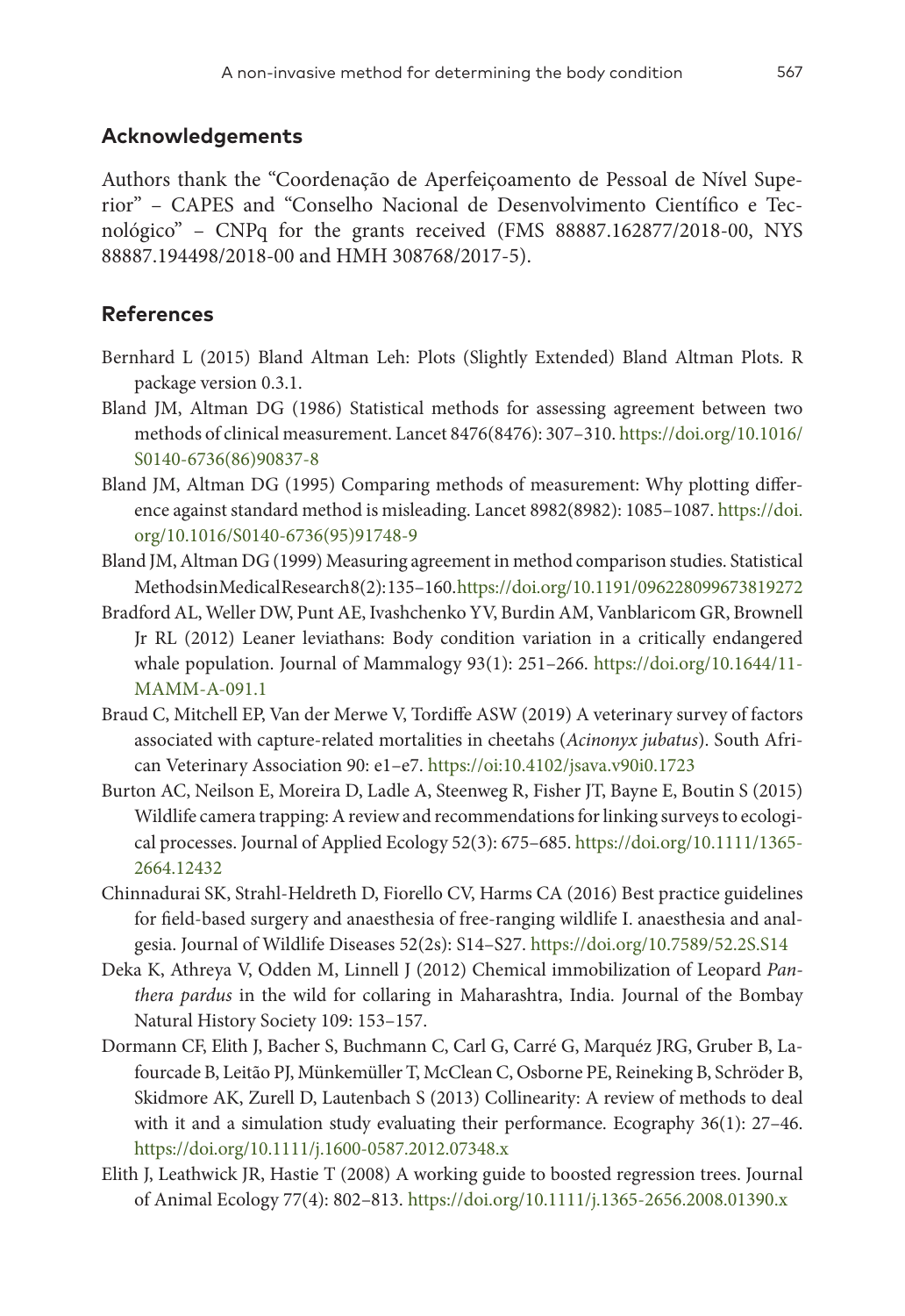- Fukuda Y, Saalfeld K, Lindner G, Nichols T (2013) Estimation of total length from head length of saltwater crocodiles (*Crocodylus porosus*) in the Northern Territory, Australia. Journal of Herpetology 47(1): 34–40. <https://doi.org/10.1670/11-094>
- Gonçalves P, Risco D, Fernández-Llario P, Barquero-Pérez O, Serrano E, Hermoso-de-Mendoza J, Mateos C (2016) A new method for ageing wild boar using dental measures. Ecological Indicators 62: 328–332.<https://doi.org/10.1016/j.ecolind.2015.11.013>
- Hastie T, Tibshirani R, Friedman J (2009) The Elements of Statistical Learning. Springer, New York, 764 pp. <https://doi.org/10.1007/978-0-387-84858-7>
- Huber N, Vetter SG, Evans AL, Kjellander P, Küker S, Bergvall UA, Arnemo JM (2017) Quantifying capture stress in free ranging European roe deer (*Capreolus capreolus*). BMC Veterinary Research 13(1): e127. <https://doi.org/10.1186/s12917-017-1045-0>
- Karanth KU, Nichols JD (2011) Estimating tiger abundance from camera trap data: field surveys and analytical issues. In: O'Connell AF, Karanth KU, Nichols JD (Eds) Camera Traps in Animal Ecology. Springer, New York, 97–117. [https://doi.org/10.1007/978-4-](https://doi.org/10.1007/978-4-431-99495-4_7) [431-99495-4\\_7](https://doi.org/10.1007/978-4-431-99495-4_7)
- Lambert MR, Yasuda CM, Todd BD (2012) Evaluation of a photographic technique for estimation body size in lizards from a distance. Herpetological Conservation and Biology 7: 83–88.
- Law SJ, De Kort SR, Van Weerd M (2016) Morphology, activity area, and movement patterns of the frugivorous monitor lizard *Varanus bitatawa.* Herpetological Conservation and Biology 11: 467–475.
- Leroy G, Carroll EL, Bruford MW, DeWoody JA, Strand A, Waits L, Wang J (2017) Nextgeneration metrics for monitoring genetic erosion within populations of conservation concern. Evolution 11(7): 1066–1083. <https://doi.org/10.1111/eva.12564>
- Leuchtenberger C, Zucco CA, Ribas C, Magnusson W, Mourao G (2014) Activity patterns of giant otters recorded by telemetry and camera traps. Ethology Ecology and Evolution 26(1): 19–28.<https://doi.org/10.1080/03949370.2013.821673>
- Mahendiran M, Parthiban M, Azeez PA, Nagarajan R (2018) *In situ* measurements of animal morphological features; a non-invasive method. Methods in Ecology and Evolution 9(3): 613–623.<https://doi.org/10.1111/2041-210X.12898>
- Morellet N, Gaillard JM, Hewison AJ, Ballon P, Boscardin Y, Duncan P, Klein F, Maillard D (2007) Indicators of ecological change: New tools for managing populations of large herbivores. Journal of Applied Ecology 44(3): 634–643. [https://doi.org/10.1111/j.1365-](https://doi.org/10.1111/j.1365-2664.2007.01307.x) [2664.2007.01307.x](https://doi.org/10.1111/j.1365-2664.2007.01307.x)
- Oliveira-Santos LGR, Tortato MA, Graipel ME (2008) Activity pattern of Atlantic Forest small arboreal mammals as revealed by camera traps. Journal of Tropical Ecology 24(05): 563–567. <https://doi.org/10.1017/S0266467408005324>
- Pfister RP, Goulet D (1999) Nonintrusive video technique for *in situ* sizing of coral reef fishes. Copeia: 789–793. <https://doi.org/10.2307/1447616>
- R Development Core Team (2015) R: a language and environment for statistical computing. <http://www.R-project.org>[12 December 2019]
- Ridgeway G (2013) Gbm: Generalized Boosted Regression Models. R package version 2.1.